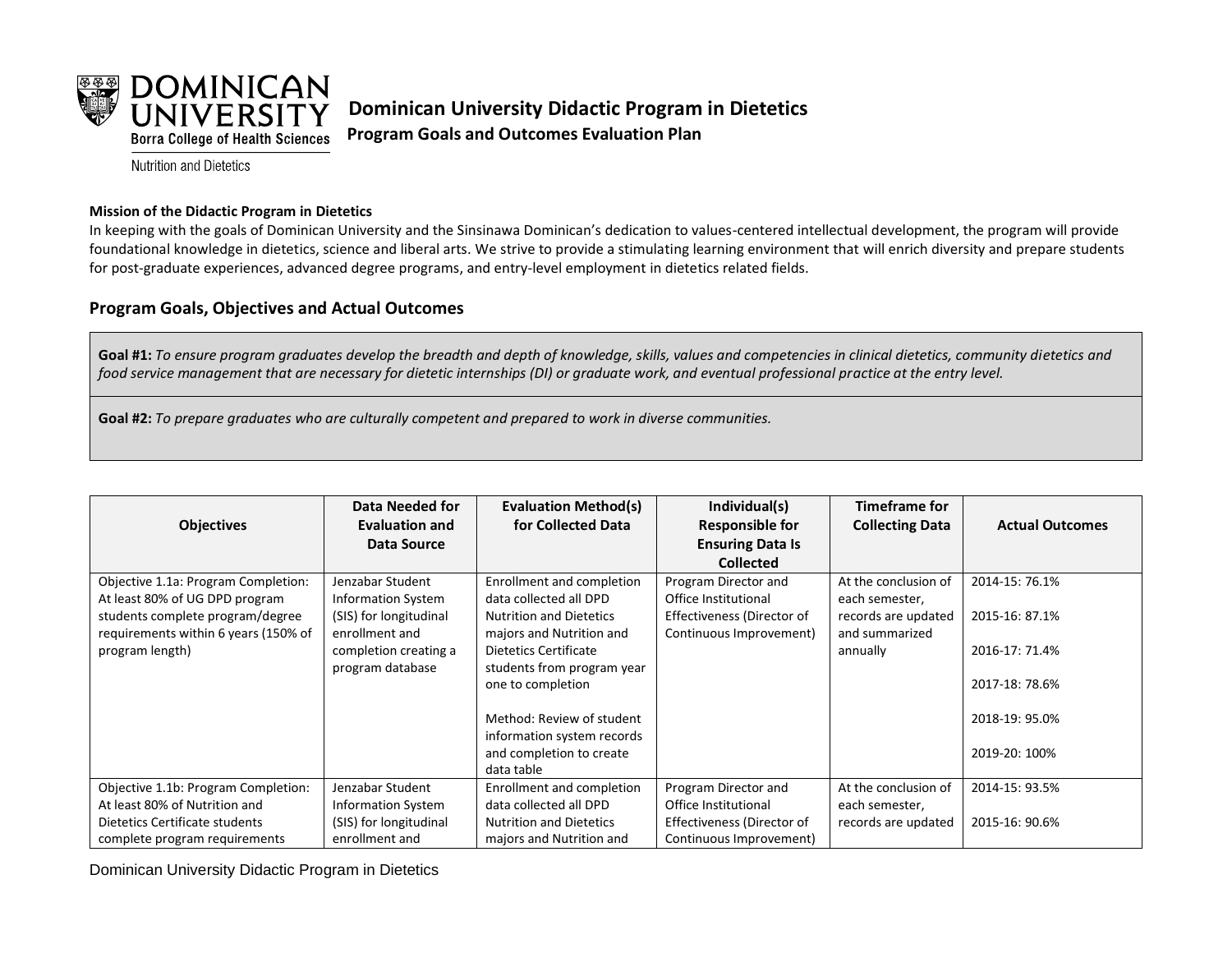| within 3 years (150% of program<br>length)<br>Objective 1.2: Graduate Application<br>and Acceptance into Supervised<br>Practice: 80% of program graduates<br>apply for admission to a supervised<br>practice program prior to or within 12<br>months of graduation. | completion creating a<br>program database<br><b>Student Declaration of</b><br>Intent or Verification<br><b>Statement Form</b><br>submitted to DPD<br>Program Director to<br>create supervised<br>practice tracking<br>database | Dietetics Certificate<br>students from program year<br>one to completion<br>Method: Review of student<br>information system records<br>and completion to create<br>data table<br>Forms data collected from<br>all DPD Nutrition and<br>Dietetics majors and<br><b>Nutrition and Dietetics</b><br>Certificate students<br>Method: Review of intent<br>forms data to create data<br>table | <b>DPD Program Director</b> | and summarized<br>annually<br>At the conclusion of<br>each Fall and Spring<br>semester records<br>are updated and<br>summarized<br>annually | 2016-17: 92.9%<br>2017-18: 89.5%<br>2018-19: 100%<br>2019-20: 100%<br>2015-16: 83% (UG)<br>2016-17: 67.6% (100% ND<br>Cert; 63% UG)<br>2017-18: 84.2%<br>(100% ND Cert; 73% UG)<br>2018-19: 80.0%<br>100% ND Cert; 72% UG)<br>2019-20: 92%<br>100% ND Cert; 83% UG) |
|---------------------------------------------------------------------------------------------------------------------------------------------------------------------------------------------------------------------------------------------------------------------|--------------------------------------------------------------------------------------------------------------------------------------------------------------------------------------------------------------------------------|-----------------------------------------------------------------------------------------------------------------------------------------------------------------------------------------------------------------------------------------------------------------------------------------------------------------------------------------------------------------------------------------|-----------------------------|---------------------------------------------------------------------------------------------------------------------------------------------|---------------------------------------------------------------------------------------------------------------------------------------------------------------------------------------------------------------------------------------------------------------------|
| Objective 1.3: Graduate Application<br>and Acceptance into Supervised<br>Practice: 70% of graduates are<br>admitted into a supervised practice<br>program within 12 months of<br>graduation.                                                                        | Match data from D&D<br>Digital sent to DPD<br>Director reporting<br>student match to<br>supervised practice                                                                                                                    | Review of D&D student<br>match records for all<br>students completing<br>program in a given year<br>Method: review of match<br>data to calculate percentage<br>of graduates who are<br>admitted within 12 months<br>of graduation                                                                                                                                                       | <b>DPD Program Director</b> | Records are<br>updated at the end<br>of each fall and<br>spring match cycle                                                                 | 2015-16: 78% (UG)<br>2016-17: 58.8% (100% ND<br>Cert; 53% UG)<br>2017-18: 68.4% (100% ND<br>Cert; 46% UG)<br>2018-19: 80% (100% ND<br>Cert; 72% UG)<br>2019-20: 76% (100% ND<br>Cert; 75% UG)                                                                       |
| Objective 1.4: Graduate Performance<br>on Registration Exam: The program's<br>one-year pass rate (graduates who<br>pass the registration exam within one<br>year of first attempt) on the CDR<br>credentialing exam for dietitian<br>nutritionists is at least 80%. | Pearson VUE Test score<br>reports to track student<br>test outcome                                                                                                                                                             | Review of Pearson VUE test<br>score data on all program<br>graduates in a given year                                                                                                                                                                                                                                                                                                    | <b>DPD Program Director</b> | Records are<br>updated every 6<br>months with the<br>receipt of the<br>Pearson VUE report                                                   | 2014-15: 100%<br>2015-16: 100%<br>2016-17: 67%<br>2017-18: 75%                                                                                                                                                                                                      |

Dominican University Didactic Program in Dietetics